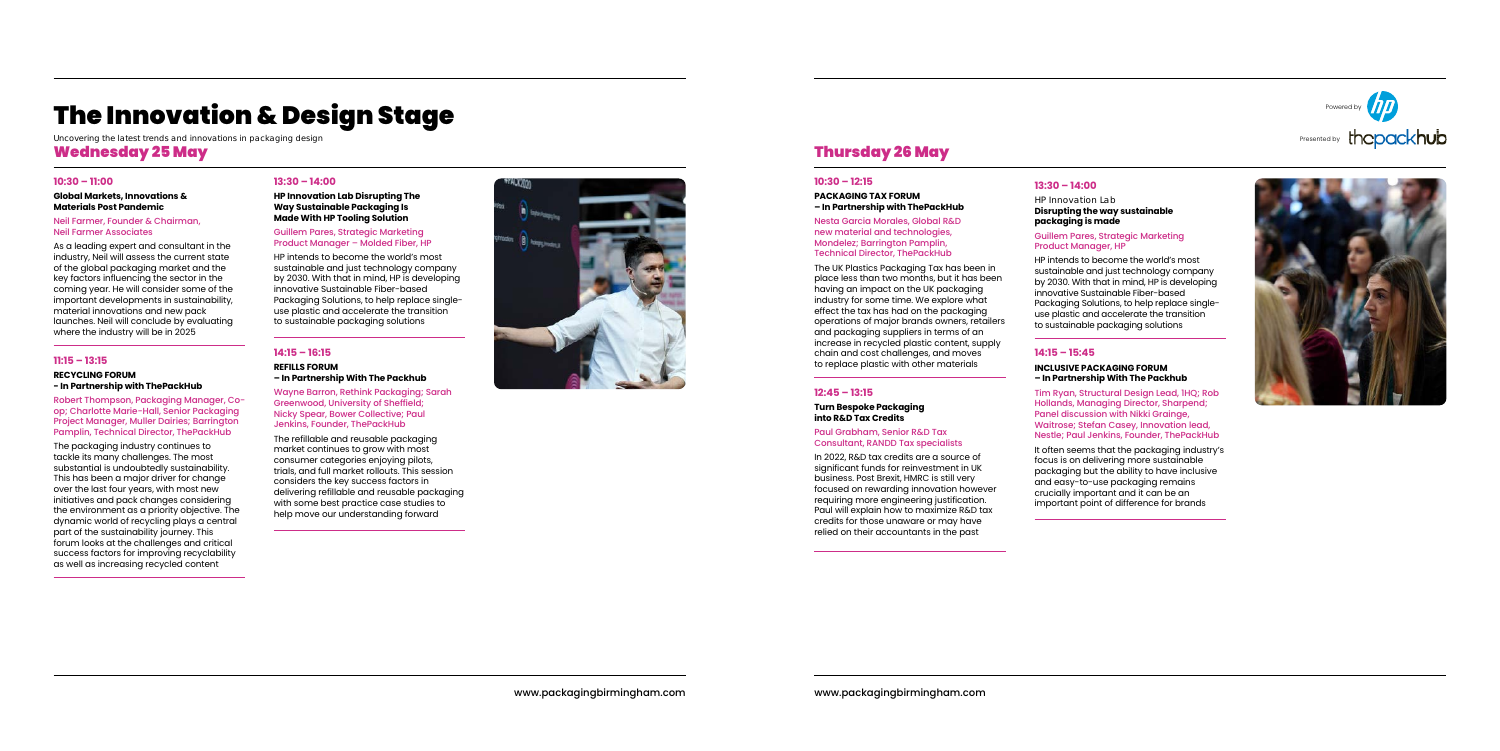#### **10:45 – 11:15**

#### **Sustainable packaging: Trends, tensions & technologies**

James Harmer, Planning & Innovation Strategy Leader, Cambridge Design Partnership; Matt Morris, Sustainability Lead, Cambridge Design Partnership

Innovation specialists, Cambridge Design Partnership, will be providing us with their view on the future challenges for packaging sustainability. With their perspective on the ways in which innovation and technology will play a critical role in the development of future solutions

#### **11:30 – 12:00**

#### **Extended Producer Responsibility: Making your data work for you**

Abbie Burford, Commercial Account Manager, Valpak

Your sustainability goals are influenced by many things, not least legislation and consumer demand. As the industry navigates Extended producer responsibility, we explore how your packaging data can be optimised to show areas of improvement and aligned to meet legislative targets

### **12:15 – 12:45**

#### **Exploring the win-win of sustainably designed packaging**

#### INFINITE: Debbie Hitchin, Director, Anthesis; Tim Ryan, Structural Designer, 1HQ

In a world with growing consumer awareness and regulatory pressures, implementing sustainability into packaging portfolios is complex. To understand and manage environmental impact, we need sustainable innovation. Leaders are driving transformational change that delivers on consumer expectations, inspires good design and purchasing decisions, and drives growth. Join us to find out more

#### **10:30 – 11:00**

#### **Time to replace plastic. The future of packaging today**

#### David MacDonald, Founder, Cullen; Sian Sutherland, Co-founder, A Plastic Planet

Molded fibre has the potential to replace billions of pieces of plastic packaging. But it's all about scale and price. David MacDonald, owner of Europe's leading molded fibre and corrugate manufacturer, explains how constant innovation and investment allow Cullen to challenge the packaging world to replace plastic. David is joined by Sian Sutherland of A Plastic Planet, to unveil the new product and collaboration that can truly power a plastic-free future

#### **11:15 – 11:45**

#### **Time to replace Plastic. The future of Packaging today**

#### David MacDonald, Founder, Cullen; Sian Sutherland, Co-founder, A Plastic Planet

Molded fibre has the potential to replace billions of pieces of plastic packaging. But it's all about scale and price. David MacDonald explains how constant innovation and investment allow Cullen to challenge the packaging world to replace plastic. David is joined by Sian Sutherland of A Plastic Planet, to unveil the new product and collaboration that can truly power a plastic-free future

#### **13:00 – 13:45**

#### **Future Packaging Materials**

Jude Allan, Chair of IOM3 Packaging Group; Margaret Bates, Managing Director, OPRL; Mike Swain, MD, Pack IDS; Sarah Greenwood, Packaging Technology Expert, Grantham Centre for Sustainable Futures

What does the future of packaging materials look like in 30 years' time as we move to a more sustainable future? What will the packaging material demand look like in 2050, what infrastructure do we need and how do we make the transition. All big questions that our expert panel will be discussing

#### **14:00 – 14:30**

#### **Accelerating Business Demand for Sustainable Packaging through Product Innovation**

Jamil Haddad, Head of business development & sustainability, Al Bayader international

Demand worldwide for sustainable packaging is significantly increasing, and an acceleration in business & consumer demand for sustainable packaging is desirable. In order to accelerate this demand for sustainable packaging worldwide and we need more product innovations to illustrate the different types of sustainable products out there. Consumer labels are unfortunately not helping grow demand as they are many and confusing. Therefore, innovation in products to tell that story is the way forward **12:00 – 13:00**

## **THE ECOPACK CHALLENGE**

Jane Bevis, Chairwoman, OPRL; Laura Fernandez, Packaging Sustainability Manager, Ocado; Paul Jenkins, Founder, ThePackHub; Simon Oxley, Global Head of Packaging, Pret A Manger; Martin Kersh, Director, FPA

Join the Ecopack Challenge judges and nominees, in discovering the latest packaging innovations placing sustainability at the focus of their operations. The nominees will be presenting their projects and products in a 5-minute dragons den style presentation, with feedback to be given live, and audience Q+A's to follow

#### **13:15 – 13:45**

#### **How Certification Can Help Brands Implement The Cgf's Pulp, Paper And Fibre-Based Packaging Roadmap**

#### Stewart Begg, Global Procurement Director, Essity

The Consumer Goods Forum's Forest Positive Coalition's Pulp, Paper and Fibre-based Packaging (PPP) Roadmap aims to help Coalition members remove deforestation and conversions from their packaging supply chains. Forest certification systems such as PEFC's (Programme for Endorsement of Forest Certification), play an important role in helping companies implement the Roadmap

## **14:45 – 15:15**

#### **Plastics for Life, Not for Landfill!**

#### Judit Guerra-Falcon, Product Sustainability and Compliance Manager, Waddington Europe

Plastic may be public enemy number one these days, but there's good reason that plastic packaging was once so popular. Find out why the future is still very strong for plastic packaging if we can learn from the lessons of the past

#### **15:30 – 16:30**

#### **THE £10 BILLION DEBATE PART 1: EPR - MONEY FOR WASTE OR A WASTE OF MONEY?**

Jane Bevis, Chairwoman, OPRL; Martin Kersh, Director, FPA; Martin Trigg-Knight, Head of Compliance, Clarity; Tom Wood, Carbon Accounting Lead, Emitwise, Paula Chin, Senior Policy Advisor (Consumption)

**E10**<br>BILLION

Businesses have given their approval to extended producer responsibility with the understanding their fees will be deployed effectively to increase recycling, not just to replace current local authority waste funding. Should poorly performing local authorities expect to receive the same funding and should better-performing ones be rewarded? How will these decisions be made? How can we be sure EPR doesn't become a blank cheque? If it does why should local authorities bother to improve their recycling? This debate will explore whether business will see a positive return for the fees it will be paying

#### **14:00 – 14:30**

#### **Time to replace plastic. The future of packaging today**

#### David MacDonald, Founder, Cullen

Since 2020 Cullen have manufactured over 1 billion plastic-free products. They share how building their bespoke machines has allowed them to continually develop unique plastic-free recyclable, and biodegradable packaging solutions for clients such as major retailers. Constant innovation, strong client collaboration and intense investment is allowing Cullen to challenge the packaging world to replace plastic

#### **14:45 – 15:45**

#### **£10 BILLION DEBATE PART 2: IS DRS CREATING A DIS-UNITED KINGDOM?**



Jane Bevis, Chairwoman, OPRL; Martin Kersh, Director, FPA; Martin Trigg-Knight, Head of Compliance – Clarity; Tom Wood, Carbon Accounting Lead, Emitwise; Robert Fell, Director, MPMA

Different materials, different collection systems, different labelling, different packaging lines, and different stocks. Can multiple Deposit Return Schemes deliver greater recycling and at what cost to producers and consumers?



# Thursday 26 May

Sponsored by



**ROBINSO** 



# Ecopack Stage

*Defining and decoding the future of sustainable packaging* Wednesday 25 May